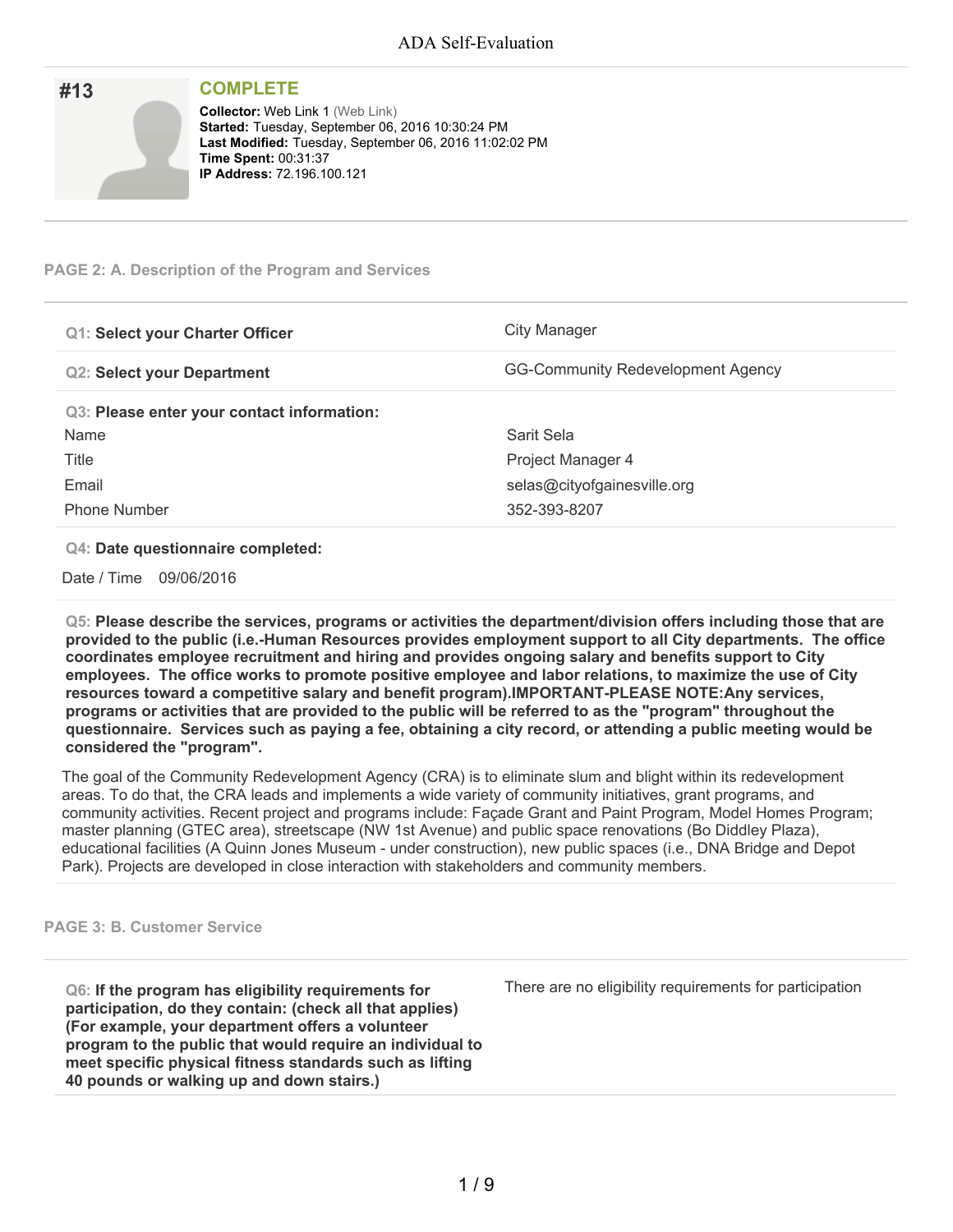| Q7: If there are applicable policies, how does the<br>program ensure that these policies do not discriminate<br>against people with disabilities?                                                                                                                                                            | Programs include a close stating that the CRA does not<br>discriminate on any basis.                                                                                                                                                      |
|--------------------------------------------------------------------------------------------------------------------------------------------------------------------------------------------------------------------------------------------------------------------------------------------------------------|-------------------------------------------------------------------------------------------------------------------------------------------------------------------------------------------------------------------------------------------|
| Q8: Is there a formal policy in place to respond to<br>requests from the general public for sign language, oral<br>and cued speech interpreters, or other modifications to<br>the program to allow people with disabilities to<br>participate?                                                               | Don't Know                                                                                                                                                                                                                                |
| Q9: Does the program have standard operating<br>procedures in place to include a person with<br>disabilities? [For example, allowing a service animal into<br>a facility, allowing someone to bring a personal<br>attendant with them to a recreation class or moving an<br>event to an accessible location] | Don't Know,<br>If yes, please describe and list the written procedure:<br>I don't think there is specific language that describes<br>such need accommodations, but staff is open to all<br>and would accommodate such needs upon request. |
| Q10: Is the program staff that interacts with the<br>publictrained on the correct procedures to follow when a<br>person requests an interpreter?                                                                                                                                                             | Don't Know                                                                                                                                                                                                                                |
| Q11: How much notice is required to provide an<br>accommodation request?                                                                                                                                                                                                                                     | Don't know - have not completed such a request                                                                                                                                                                                            |
| Q12: Do you track accessibility requests for the<br>program?                                                                                                                                                                                                                                                 | No                                                                                                                                                                                                                                        |
| Q13: Does the program charge an additional fee for<br>modifying the program for a person with disabilities?                                                                                                                                                                                                  | No                                                                                                                                                                                                                                        |
| Q14: Are there any hard copy or digital forms required<br>for admission or participation in the program (i.e. tests,<br>applications, registration forms, etc.)?                                                                                                                                             | Yes                                                                                                                                                                                                                                       |
| Q15: Do the forms contain a notice that the City does not<br>discriminate against people with disabilities?                                                                                                                                                                                                  | Yes                                                                                                                                                                                                                                       |
| Q16: Is an interview required prior to an applicant's<br>admission to the program?                                                                                                                                                                                                                           | No                                                                                                                                                                                                                                        |
| Q17: When hiring temporary or permanent employees,<br>does the program consistently use selection criteria that<br>does not discriminate based on disability?                                                                                                                                                | Yes                                                                                                                                                                                                                                       |
| Q18: Does the program ensure individuals with<br>disabilities are allowed the opportunity to participate as<br>members of any program associated citizen's advisory<br>boards or committees?                                                                                                                 | Yes                                                                                                                                                                                                                                       |
| Q19: Are individuals with disabilities currently serving<br>on any of the program's advisory boards or<br>committees?                                                                                                                                                                                        | No                                                                                                                                                                                                                                        |

**PAGE 4: C. Notice Requirements**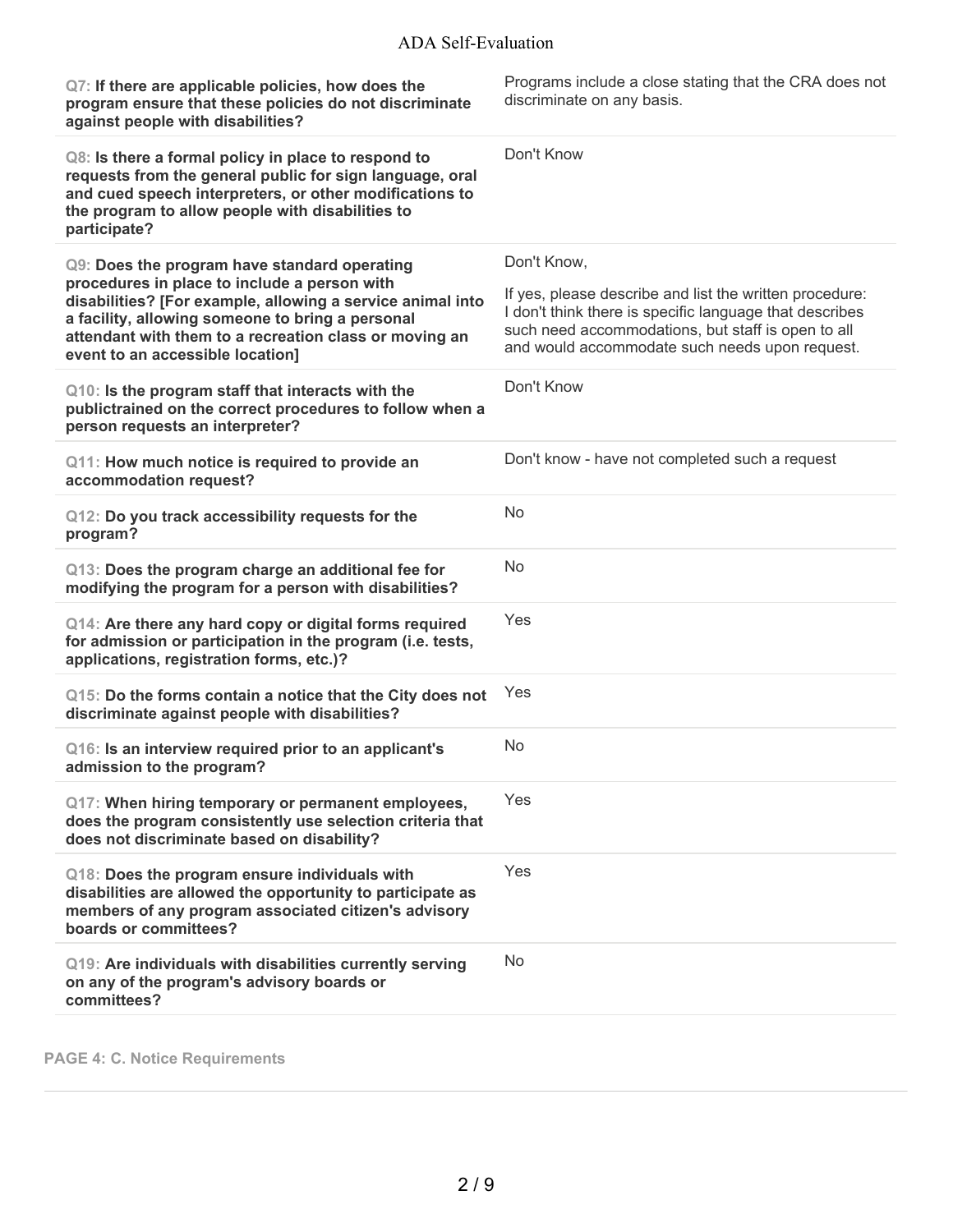| Q20: Is a "Notice under the Americans with Disabilities<br>Act" or a non-discrimination statement made accessible,<br>as needed, to program participants who may be persons<br>with disabilities?                                                                                                                                        | Don't Know                                                                                                                                                                                                 |
|------------------------------------------------------------------------------------------------------------------------------------------------------------------------------------------------------------------------------------------------------------------------------------------------------------------------------------------|------------------------------------------------------------------------------------------------------------------------------------------------------------------------------------------------------------|
| Q21: Does the non-discrimination statement include<br>information about the City's ADA Coordinator and how<br>to contact them or file a grievance?                                                                                                                                                                                       | <b>No</b>                                                                                                                                                                                                  |
| Q22: Is program staff that regularly interacts with the<br>public familiar with the City's ADA grievance/complaint<br>procedures when an incident of disability discrimination<br>is alleged?                                                                                                                                            | Don't Know                                                                                                                                                                                                 |
| Q23: Does the program notify all persons that public<br>meetings, hearings, interviews, and conferences will be<br>held in accessible locations and that adaptive/auxiliary<br>aids (such as assistive listening devices, readers for the<br>blind, pen and paper) will be provided, upon request, to<br>participants with disabilities? | No                                                                                                                                                                                                         |
| Q24: Is there a formal policy in place to respond to<br>requests from the general public for note takers,<br>computer-assisted real time transcription services, and<br>other auxiliary aids and services for providing effective<br>communication?                                                                                      | No                                                                                                                                                                                                         |
| <b>PAGE 5: D. Printed Information</b>                                                                                                                                                                                                                                                                                                    |                                                                                                                                                                                                            |
| Q25: Does the program have printed materials (i.e.<br>forms, newsletters, brochures, calendars, fact sheets)<br>that are made available to the public?                                                                                                                                                                                   | No                                                                                                                                                                                                         |
| Q26: Who manages the printed materials?                                                                                                                                                                                                                                                                                                  | My department manages printed material                                                                                                                                                                     |
| Q27: Is there a formal policy in place to respond to<br>requests from the general public for alternate document<br>formats of the printed materials that are made to the<br>public?                                                                                                                                                      | Don't Know                                                                                                                                                                                                 |
| Q28: What types of alternate document formats does the<br>program make available when requested? (Check all that<br>apply)                                                                                                                                                                                                               | Email (i.e. sending a document to a person directly<br>who cannot access it on the web or in person)                                                                                                       |
|                                                                                                                                                                                                                                                                                                                                          | Please list other media type(s):<br>Electronic copies, emails, and enlarged print material<br>can be available upon request. Audio recordings are<br>available for past board and advisory board meetings. |
| Q29: How much notice is required to provide the<br>alternate document formats?                                                                                                                                                                                                                                                           | Don't know - have not completed such a request                                                                                                                                                             |
| Q30: Do you track accessibility requests for alternate<br>formats of printed material?                                                                                                                                                                                                                                                   | Don't Know                                                                                                                                                                                                 |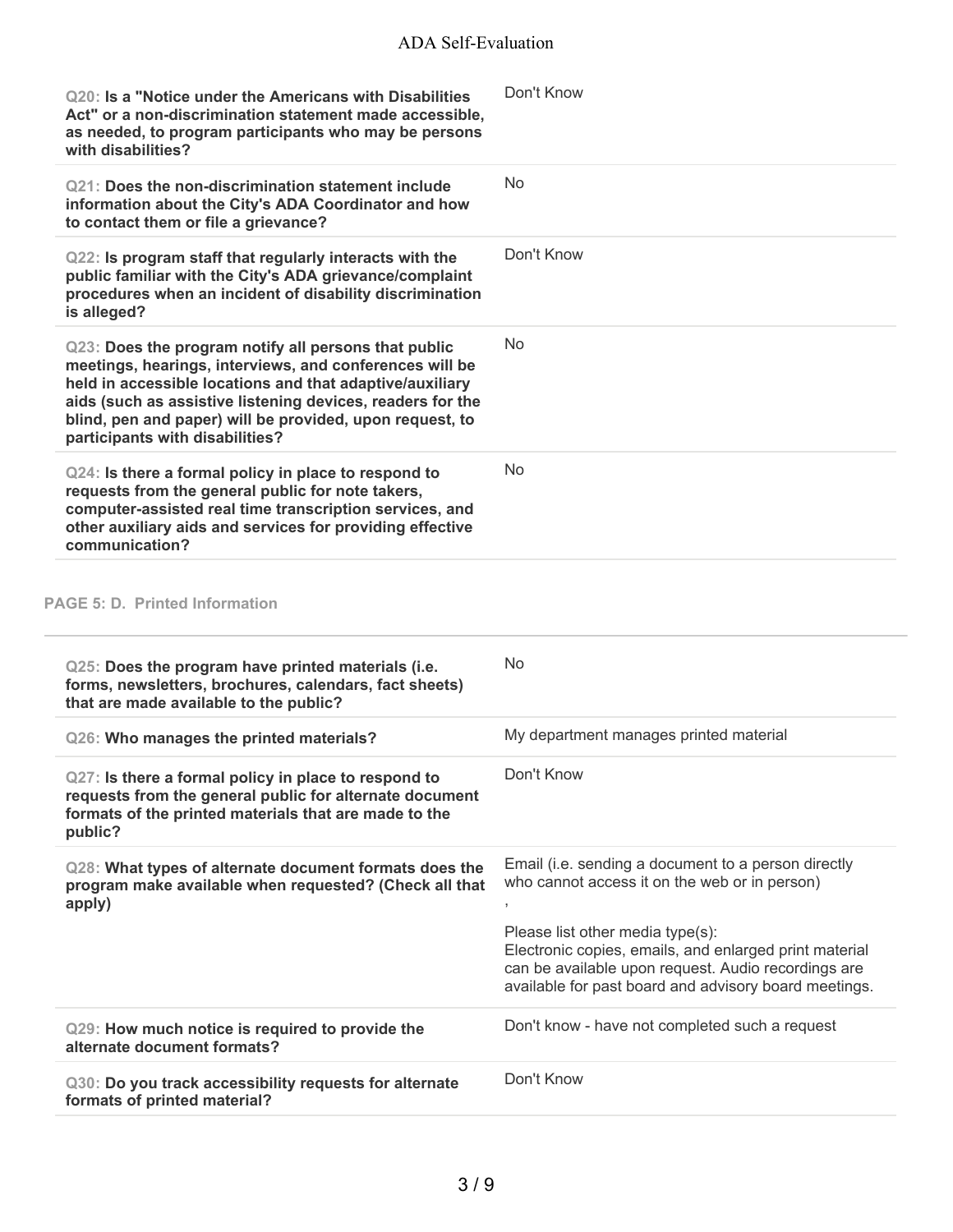| Q31: Does the program charge an additional fee for<br>providing materials in alternative formats for people with<br>disabilities?                                                                              | <b>No</b>                                                                                                                                                                                                                                                                                      |
|----------------------------------------------------------------------------------------------------------------------------------------------------------------------------------------------------------------|------------------------------------------------------------------------------------------------------------------------------------------------------------------------------------------------------------------------------------------------------------------------------------------------|
| Q32: Does the program include images of individuals<br>with disabilities in the printed materials and<br>publications?                                                                                         | Yes, photos of individuals with disabilities are included                                                                                                                                                                                                                                      |
| <b>PAGE 6: E. Television and Audiovisual Public Information</b>                                                                                                                                                |                                                                                                                                                                                                                                                                                                |
| Q33: Does the program produce audiovisual (film,<br>videotape, television, digital) presentations, or website<br>demonstrations/webinars for the public or provide these<br>types presentations to the public? | Yes,<br>If yes, please list the types of presentations that are<br>provided:<br>CRA Board presentations are available online (video +<br>audio + writen agenda items and power point<br>presentaiotns)                                                                                         |
| Q34: Is there a formal policy in place to respond to<br>requests from the general public for accessible<br>audiovisual, televised or online presentations provided<br>to the public?                           | Don't Know,<br>If yes, please describe and list the written policy:<br>Upon request, staff would direct to the available<br>resource. I don't know if there is a formal policy for<br>that, but i imagine it is part of being "Citizen Centered"<br>and excellent customer service in general. |
| Q35: What types of accessible audio/visual, televised or<br>online presentation formats does the program make<br>available when requested?                                                                     | Do not provide alternative formats                                                                                                                                                                                                                                                             |
| Q36: How much notice is required to provide the<br>accessible presentation formats?                                                                                                                            | Don't know - have not completed such a request                                                                                                                                                                                                                                                 |
| Q37: Do you track accessibility requests for accessible<br>presentation formats?                                                                                                                               | Don't Know                                                                                                                                                                                                                                                                                     |
| Q38: Does the program charge an additional fee for<br>providing presentations in accessible formats for people<br>with disabilities?                                                                           | <b>No</b>                                                                                                                                                                                                                                                                                      |
| Q39: Do the audio/visual presentations include<br>portrayals of individuals with disabilities?                                                                                                                 | Do not include any portrayals of people in audio/visual<br>presentations                                                                                                                                                                                                                       |
| PAGE 7: F. Website                                                                                                                                                                                             |                                                                                                                                                                                                                                                                                                |
| Q40: Does the program provide information about its<br>offerings to the public on the internet?                                                                                                                | Yes,<br>If yes, please list the URL:<br>http://www.gainesvillecra.com/                                                                                                                                                                                                                         |
| Q41: What information is provided on the internet?<br>Please describe briefly:                                                                                                                                 | Information about the CRA goals, projects,<br>events, news, eligiblity, staff members                                                                                                                                                                                                          |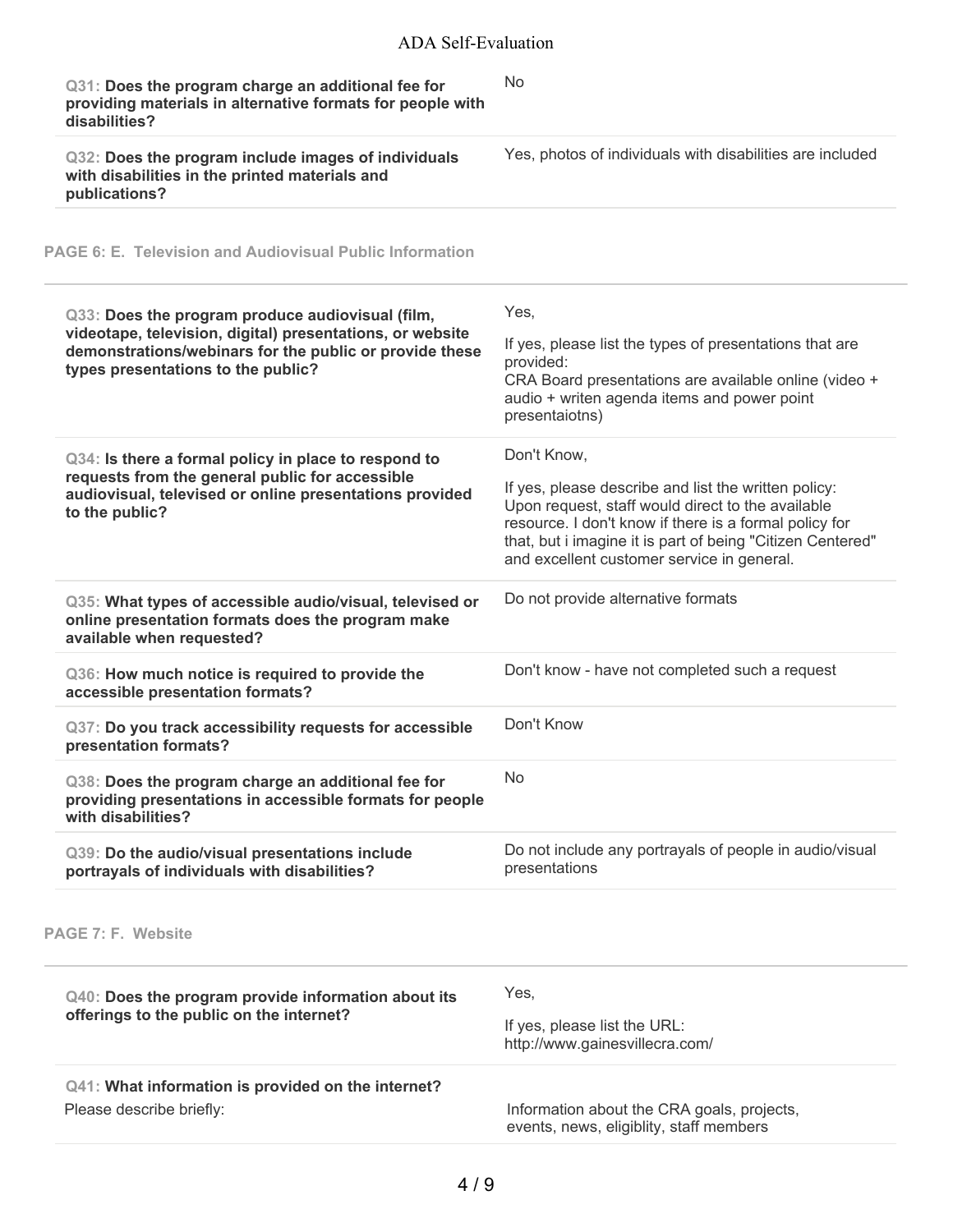| Q42: Does the webpage(s) include information about the<br>accessibility of the facilities (parking, bathrooms,<br>assistive listening devices, etc.) where the program is<br>offered?                                                                                                                                                         | No                                            |
|-----------------------------------------------------------------------------------------------------------------------------------------------------------------------------------------------------------------------------------------------------------------------------------------------------------------------------------------------|-----------------------------------------------|
| Q43: Who manages the information regarding the<br>facilities, programs and services provided on the<br>internet?                                                                                                                                                                                                                              | The department manages the webpage(s) content |
| Q44: Does the website home page include easily<br>locatable information, including a telephone number and<br>email address, for use in reporting website accessibility<br>problems and requesting accessible services and<br>information?                                                                                                     | Yes                                           |
| Q45: Do all links have a text description that can be read<br>by a screen reader (not just a graphic or "click here")?                                                                                                                                                                                                                        | Don't Know                                    |
| Q46: Do all the photographs, maps, graphics and other<br>images on the webpages currently have HTML tags<br>(such as an "alt" tag or a long description tag) with text<br>equivalents of the material being visually conveyed?                                                                                                                | Don't Know                                    |
| Q47: Are all the documents posted on the webpages<br>available in HTML or other text-based format (for<br>example rich text format (RTF) or word processing<br>format), even if they are also provided in another format,<br>such as Portable Document Format (PDF)?                                                                          | Don't Know                                    |
| Q48: If a webpage has data charts or tables, is HTML<br>used to associate all data cells with column and row<br>identifiers?                                                                                                                                                                                                                  | Don't Know                                    |
| Q49: Do all video files available on the webpages have<br>audio descriptions of what is being displayed to provide<br>access to visually conveyed information for people who<br>are blind or have low vision?                                                                                                                                 | Don't Know                                    |
| Q50: Do all video files on the webpages have written<br>captions of spoken communication to provide access to<br>people who are deaf or hard of hearing?                                                                                                                                                                                      | No                                            |
| Q51: Does the top of each page with navigation links<br>have a "skip navigation" link?[This feature directs<br>screen readers to bypass the row of navigation links and<br>start at the webpage content, thus enabling people who<br>use screen readers to avoid having to listen to all the<br>links each time they add more to a new page.] | Don't Know                                    |
| Q52: Is the webpage content regularly (at least annually)<br>tested for accessibility to ensure it is usable by people<br>with disabilities, including those who use speaking<br>browsers?                                                                                                                                                    | Don't Know                                    |
| Q53: Is there a formal policy established to<br>ensurewebpages will be accessible?                                                                                                                                                                                                                                                            | Don't Know                                    |
| Q54: Is the policy posted on the webpage, where it can<br>be easily located?                                                                                                                                                                                                                                                                  | Don't Know                                    |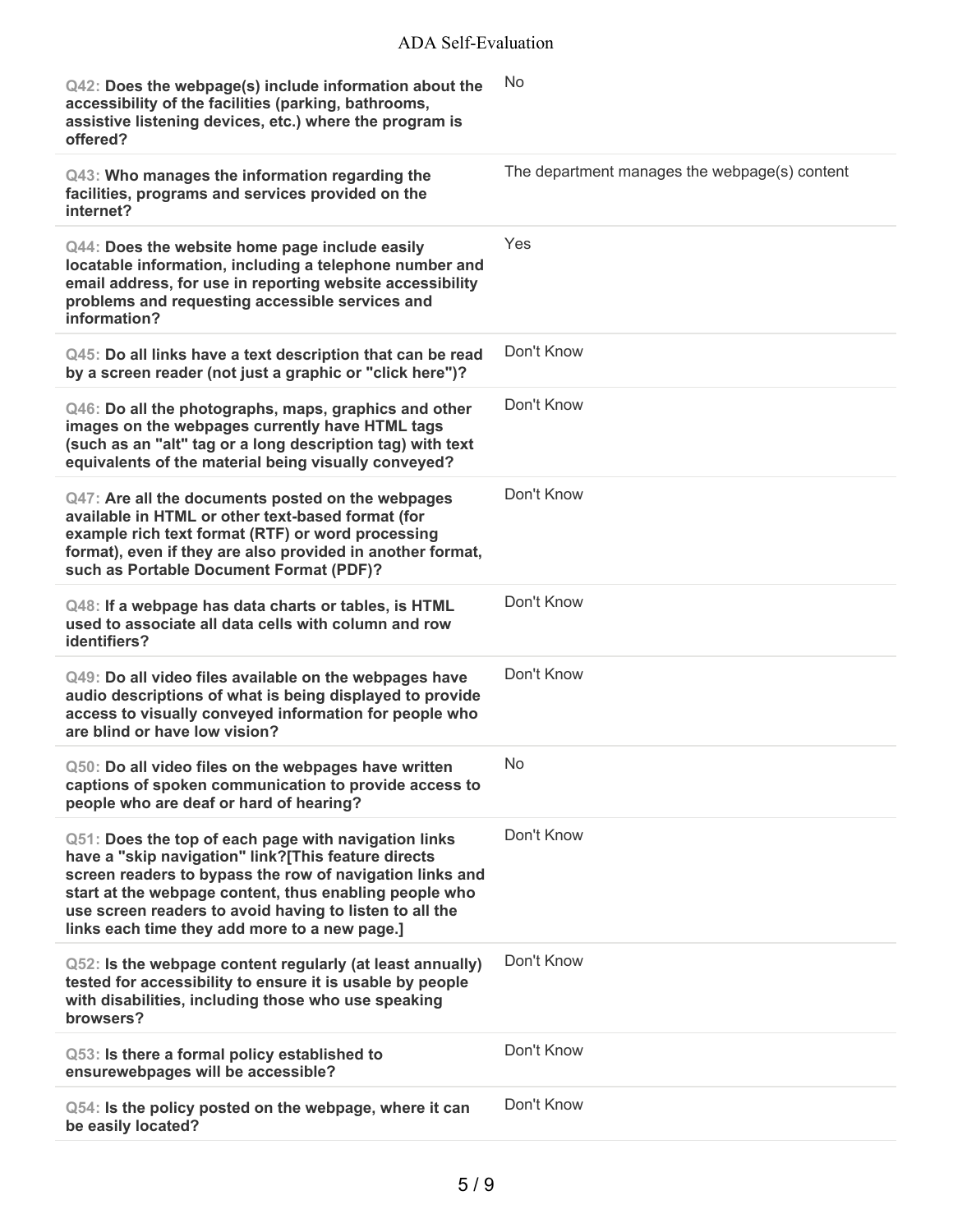| Q55: Is there a standard operating procedure in place to<br>ensure that new and modified webpages and content are<br>accessible?                                                                                                                | Don't Know                          |
|-------------------------------------------------------------------------------------------------------------------------------------------------------------------------------------------------------------------------------------------------|-------------------------------------|
| Q56: Does the in-house communications staff and<br>department contacts responsible for webpage content<br>development receive training on the guidelines for<br>website accessibility?                                                          | Don't Know                          |
| <b>PAGE 8: G. Public Telephones and Communication Devices</b>                                                                                                                                                                                   |                                     |
| Q57: Does the program's main public access number<br>have an automated phone menu service (i.e. press 1 for<br>, press 2 for)?                                                                                                                  | <b>No</b>                           |
| Q58: If yes, does the system offer a simple, 1-step way<br>for a caller to bypass the menu and speak directly with a<br>staff person during regular business hours?                                                                             | N/A                                 |
| Q59: What tools does the program use to communicate<br>by phone with people with speech or hearing<br>difficulties?                                                                                                                             | None                                |
| Q60: Does the program publish the City's TTY (text<br>telephone) relay service in all materials where a phone<br>number is listed?                                                                                                              | <b>No</b>                           |
| Q61: If a third-party "Relay" system is used, does<br>program staff receive training on how to place a Relay<br>call to a customer, as well as receive one?                                                                                     | Don't Know                          |
| <b>PAGE 9: H. Accessible/Adaptive Equipment</b>                                                                                                                                                                                                 |                                     |
| Q62: Does the program allow members of the public to<br>use electronic equipment such as copy machines or<br>computer terminals?                                                                                                                | <b>No</b>                           |
| Q63: Does the program ensure that the electronic<br>equipment is accessible to and usable by individuals<br>with disabilities (For example, is a public computer<br>terminal provided on a lowered counter or in an<br>accessible workstation)? | Respondent skipped this<br>question |
| Q64: Are auxiliary aids (such as a moveable light<br>source, adjustable worktable levels, paper and pen, etc.)<br>provided to assist persons with disabilities?                                                                                 | Don't Know                          |
| <b>PAGE 10: I. Public Meetings</b>                                                                                                                                                                                                              |                                     |
| Q65: Does the program hold public meetings, hearings<br>or conferences?                                                                                                                                                                         | Yes                                 |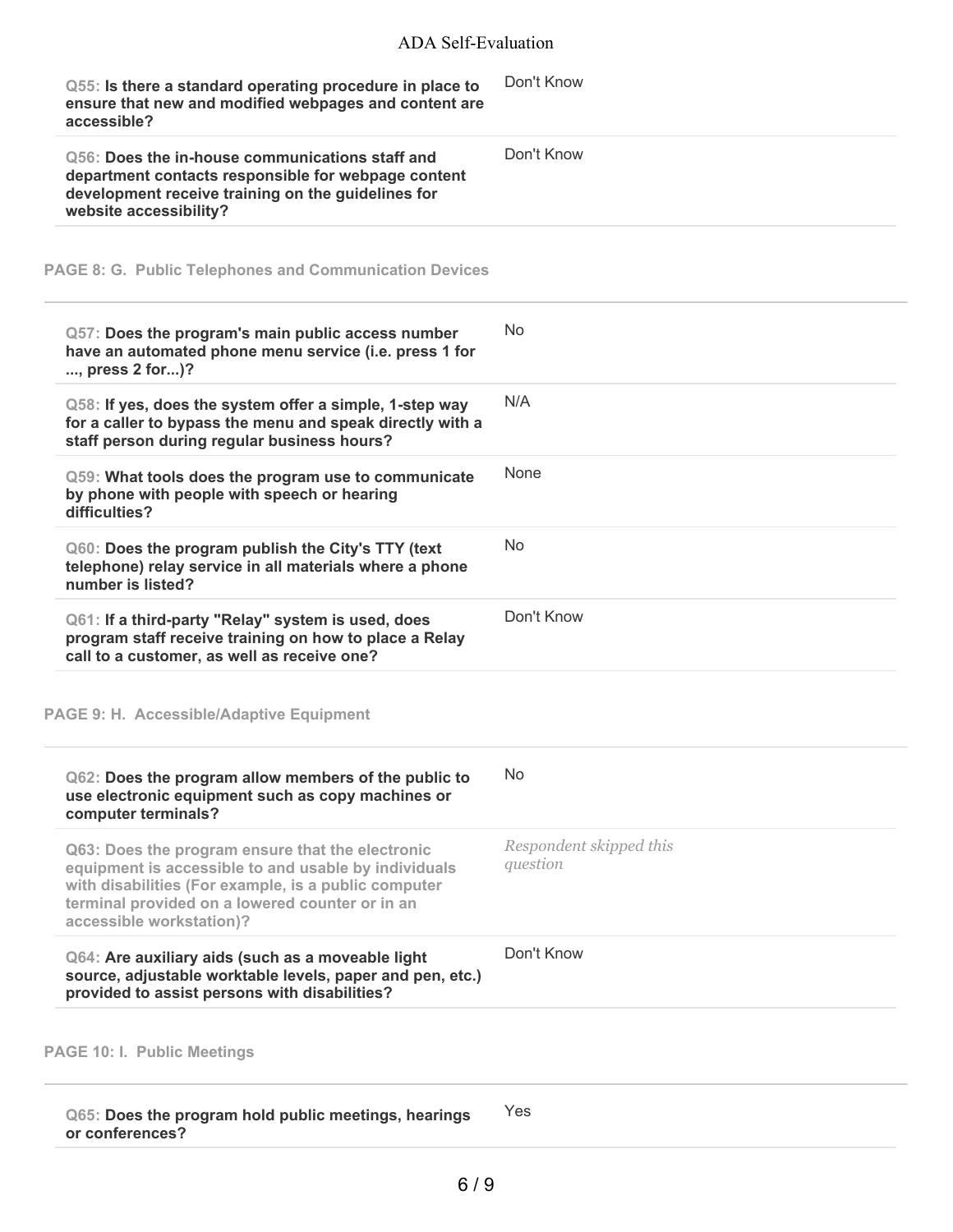| Q66: Does the program require that public meetings,<br>hearing, and conferences be held in accessible<br>locations?                                                                                                                                | Yes            |
|----------------------------------------------------------------------------------------------------------------------------------------------------------------------------------------------------------------------------------------------------|----------------|
| Q67: Do all printed or electronic materials about<br>program-sponsored/hosted public events, public<br>meetings, public hearings, or public appearances by and<br>with City officials include instructions about how to<br>request accommodations? | Don't Know     |
| Q68: If yes, what types of accommodations can the<br>program provide to the public when requested?                                                                                                                                                 | N/A            |
| Q69: How many Assistive listening devices are made<br>available for public meetings?                                                                                                                                                               | Don't Know     |
| Q70: Does the program charge an additional fee for<br>providing accommodations for people with disabilities?                                                                                                                                       | Don't Know     |
| <b>PAGE 11: J. Transportation Services</b>                                                                                                                                                                                                         |                |
| Q71: Does the program provide transportation to<br>volunteers, visitor, or program participants?                                                                                                                                                   | <b>No</b>      |
| Q72: Does the program have procedures to make<br>transportation accessible to persons who have visual,<br>hearing, mobility and learning disabilities?                                                                                             | Don't Know     |
| PAGE 12: K. Tours and Trips                                                                                                                                                                                                                        |                |
| Q73: Does the program provide facility tours or organize<br>trips for members of the pubic?                                                                                                                                                        | No.            |
| Q74: Does the program have procedures to make the<br>tours and trips accessible to individuals who have<br>visual, hearing, mobility and learning disabilities?                                                                                    | Don't Know     |
| PAGE 13: L. Use of Consultants and Contractors                                                                                                                                                                                                     |                |
| Q75: Are consultants or contractors who bid on capital<br>projects or other contractual work for the program<br>required to signstatements attesting to their intent to<br>comply with the ADA?                                                    | N <sub>o</sub> |
| Q76: Does program staff monitorconsultants or<br>contractors obligations to facilitate participation of<br>individuals with disabilities?                                                                                                          | <b>No</b>      |
| Q77: When selecting contractors or vendors, does the<br>program use criteria that does not discriminate based on<br>ability?                                                                                                                       | Yes            |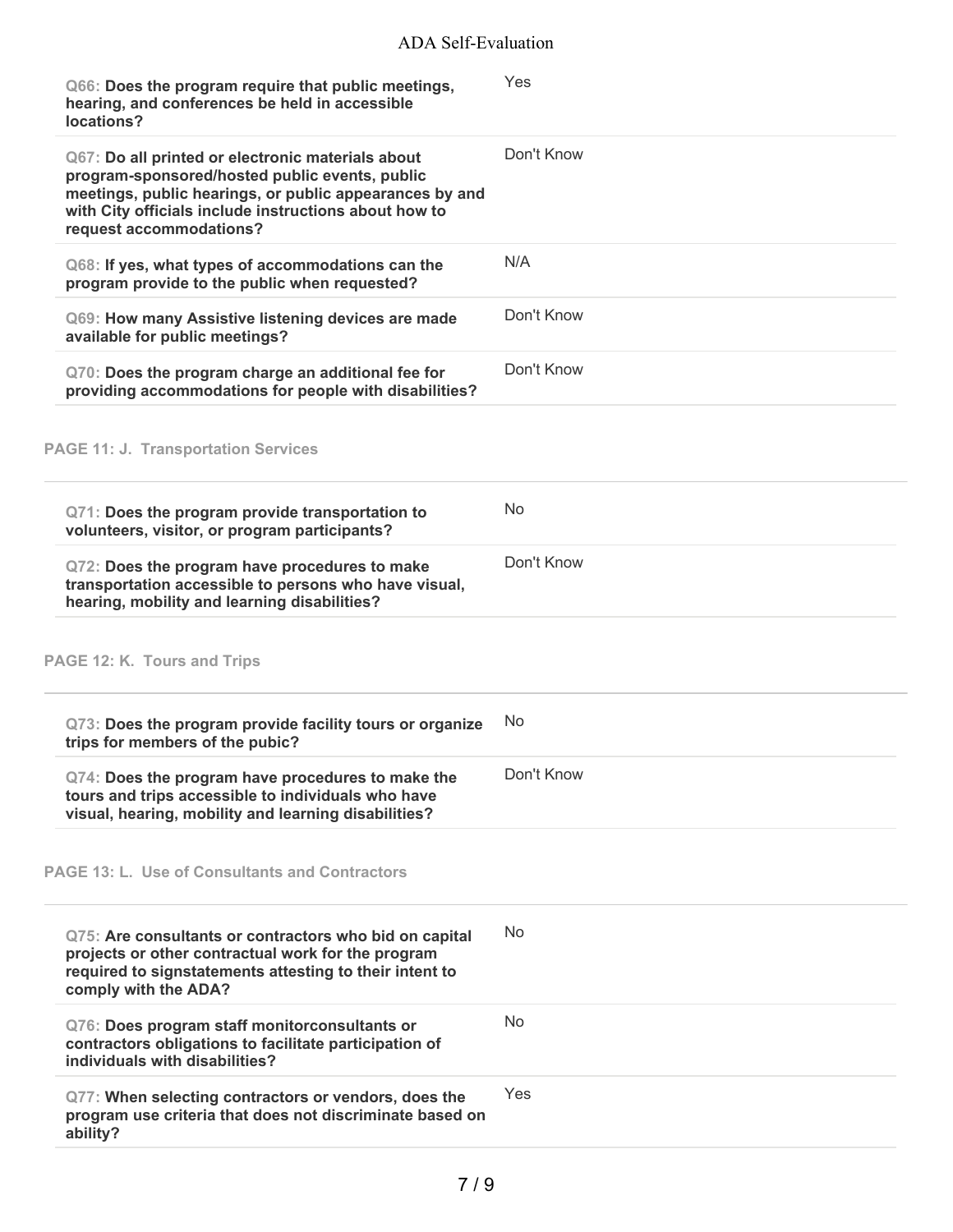# **PAGE 14: M. Emergency Evaluation Procedures**

| Q78: Does program staff have a plan or procedures in<br>place that describe how to evacuate people with<br>disabilities from the program facility during an<br>emergency?                                                    | Don't Know                                                                                                                          |
|------------------------------------------------------------------------------------------------------------------------------------------------------------------------------------------------------------------------------|-------------------------------------------------------------------------------------------------------------------------------------|
| Q79: If yes, isstaff at each program facility trained to<br>carry out the instructions of the plan or procedures?                                                                                                            | Don't Know                                                                                                                          |
| Q80: Is the evacuation plan or instructions posted in a<br>visible and accessible area of each floor in all programs<br>and public facilities?                                                                               | Yes                                                                                                                                 |
| PAGE 15: N. Special Events and Private Events on City Property                                                                                                                                                               |                                                                                                                                     |
| Q81: Does program staff notify both private entities and<br>staff of their obligations to facilitate participation of<br>individuals with disabilities in those special events or<br>private events held on public property? | Don't KNow                                                                                                                          |
| PAGE 16: O. Training and Staffing                                                                                                                                                                                            |                                                                                                                                     |
| Q82: Does the program provide full and equal access to<br>ALL its participants, regardless of ability?                                                                                                                       | Yes                                                                                                                                 |
| Q83: How is program staff that have contact with the<br>public informed of the department's obligations and<br>policies that enables persons with disabilities to<br>participate in the program?                             | Respondent skipped this<br>question                                                                                                 |
| Q84: Does the program staff who maintain contact with<br>the public receive training on interacting with people<br>with disabilities?                                                                                        | No, staff did not receive training                                                                                                  |
| Q85: Is there program staff who would be able to                                                                                                                                                                             | Yes,                                                                                                                                |
| provide better customer service if they had training in<br>American Sign Language (ASL) or other means of<br>communicating with people who have hearing or speech<br>difficulties?                                           | If yes, please list staff/positions that would benefit<br>from additional training:<br>Advisory Board liaisons, front desk attendee |